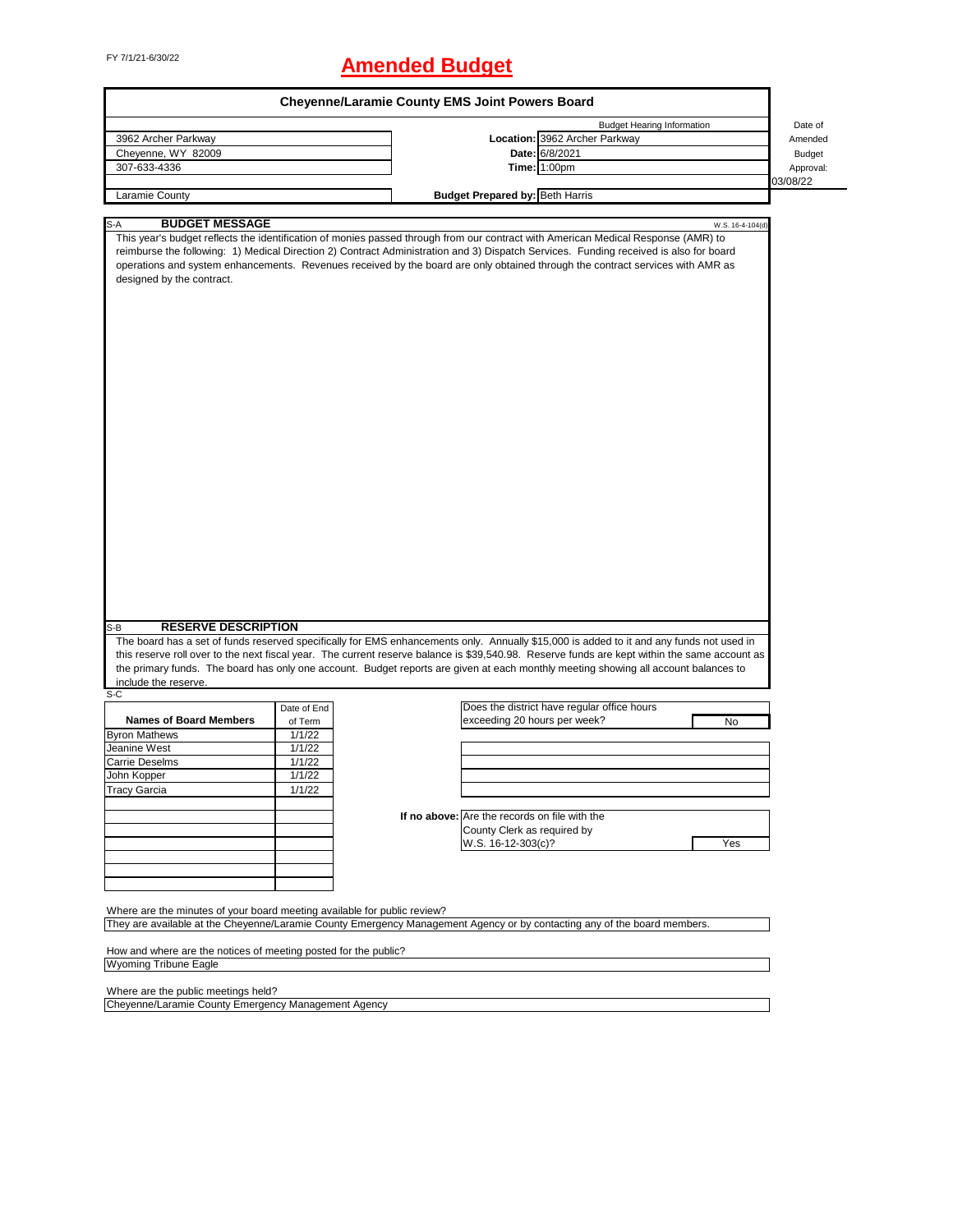## **AMENDED BUDGET SUMMARY**

|                | <b>OVERVIEW</b>                                                             | 2019-2020<br>Actual | 2020-2021<br>Estimated | 2021-2022<br>Proposed | Final Approval   | Amended<br>Budget |
|----------------|-----------------------------------------------------------------------------|---------------------|------------------------|-----------------------|------------------|-------------------|
|                |                                                                             |                     |                        |                       |                  |                   |
| $S-1$<br>$S-2$ | <b>Total Budgeted Expenditures</b><br><b>Total Principal to Pay on Debt</b> | \$339,669<br>\$0    | \$358,231<br>\$0       | \$316,110<br>\$0      | \$316,110<br>\$0 | \$328,624<br>\$0  |
| $S-3$          | <b>Total Change to Restricted Funds</b>                                     | \$0                 | $-$14,120$             | \$12,750              | \$12,750         | \$236             |
| $S-4$          | <b>Total General Fund and Forecasted Revenues Available</b>                 | \$508,461           | \$463,470              | \$433,561             | \$433,561        | \$433,561         |
| $S-5$          | <b>Amount requested from County Commissioners</b>                           | \$0                 | \$0                    | \$0                   | \$0              | \$0               |
| $S-6$          | <b>Additional Funding Needed:</b>                                           |                     |                        | \$0                   | \$0              | \$0               |

|                   | <b>REVENUE SUMMARY</b>                                             | 2019-2020             | 2020-2021                                      | 2021-2022           | Final Approval        | Amended                                                                                                         |
|-------------------|--------------------------------------------------------------------|-----------------------|------------------------------------------------|---------------------|-----------------------|-----------------------------------------------------------------------------------------------------------------|
|                   |                                                                    | Actual                | Estimated                                      | Proposed            |                       | <b>Budget</b>                                                                                                   |
|                   |                                                                    | \$0                   | \$0                                            | \$0                 | \$0                   |                                                                                                                 |
| $S-7$             | <b>Operating Revenues</b><br>Tax levy (From the County Treasurer)  | \$0                   | \$0                                            | \$0                 | \$0                   | \$0<br>\$0                                                                                                      |
| $S-8$<br>$S-9$    | <b>Government Support</b>                                          | \$0                   | \$0                                            | \$0                 | \$0                   | \$0                                                                                                             |
|                   | <b>Grants</b>                                                      | $\sqrt{6}$            | $\sqrt{6}$                                     | $\sqrt{6}$          | $\frac{6}{5}$         | \$0                                                                                                             |
| $S-10$            |                                                                    | \$0                   | \$0                                            | \$0                 | \$0                   | $\frac{6}{5}$                                                                                                   |
| $S-11$            | Other County Support (Not from Co. Treas.)<br><b>Miscellaneous</b> |                       |                                                |                     |                       |                                                                                                                 |
| $S-12$            | <b>Other Forecasted Revenue</b>                                    | \$372,992<br>\$0      | \$327,997                                      | \$328,000           | \$328,000             | \$328,000                                                                                                       |
| $S-13$            |                                                                    |                       | \$0                                            | \$0                 | \$0                   | \$0                                                                                                             |
| $S-14$            | <b>Total Revenue</b>                                               | \$372,992             | \$327,997                                      | \$328,000           | \$328,000             | \$328,000                                                                                                       |
| FY 7/1/21-6/30/22 |                                                                    |                       | Cheyenne/Laramie County EMS Joint Powers Board |                     |                       |                                                                                                                 |
|                   |                                                                    | 2019-2020             | 2020-2021                                      | 2021-2022           |                       | Amended                                                                                                         |
|                   | <b>EXPENDITURE SUMMARY</b>                                         | Actual                | Estimated                                      | Proposed            | <b>Final Approval</b> | <b>Budget</b>                                                                                                   |
|                   |                                                                    |                       |                                                |                     |                       |                                                                                                                 |
| $S-15$            | <b>Capital Outlay</b>                                              | \$0                   | \$0                                            | \$0                 | \$0                   | \$0                                                                                                             |
| $S-16$            | <b>Interest and Fees On Debt</b>                                   | \$0                   | \$0                                            | \$0                 | \$0                   | \$0                                                                                                             |
| $S-17$            | Administration                                                     | \$25,203              | \$26,556                                       | \$2,130             | \$2,130               | \$2,130                                                                                                         |
| $S-18$            | <b>Operations</b>                                                  | \$314,466             | \$302,555                                      | \$311,730           | \$311,730             | \$311,730                                                                                                       |
| $S-19$            | <b>Indirect Costs</b>                                              | \$0                   | \$0                                            | \$0                 | \$0                   | \$0                                                                                                             |
| S-20R             | <b>Expenditures paid by Reserves</b>                               | \$0                   | \$29,120                                       | \$2,250             | \$2,250               | \$14,764                                                                                                        |
| $S-20$            | <b>Total Expenditures</b>                                          | $\overline{$}339,669$ | \$358,231                                      | \$316,110           | \$316,110             | \$328,624                                                                                                       |
|                   |                                                                    |                       |                                                |                     |                       |                                                                                                                 |
|                   | <b>DEBT SUMMARY</b>                                                | 2019-2020             | 2020-2021                                      | 2021-2022           | Final Approval        | Amended                                                                                                         |
|                   |                                                                    | Actual                | Estimated                                      | Proposed            |                       | <b>Budget</b>                                                                                                   |
| $S-21$            | <b>Principal Paid on Debt</b>                                      | \$0                   | \$0                                            | \$0                 | \$0                   | \$0                                                                                                             |
|                   |                                                                    |                       |                                                |                     |                       |                                                                                                                 |
|                   |                                                                    | 2019-2020             | 2020-2021                                      | 2021-2022           |                       | Amended                                                                                                         |
|                   | <b>CASH AND INVESTMENTS</b>                                        | Actual                | Estimated                                      | Proposed            | Final Approval        | <b>Budget</b>                                                                                                   |
|                   |                                                                    |                       |                                                |                     |                       |                                                                                                                 |
| $S-22$            | <b>TOTAL GENERAL FUNDS</b>                                         | \$135,469             | \$135,473                                      | \$105,561           | \$105,561             | \$105,561                                                                                                       |
|                   |                                                                    |                       |                                                |                     |                       |                                                                                                                 |
|                   | <b>Summary of Reserve Funds</b>                                    |                       |                                                |                     |                       |                                                                                                                 |
|                   |                                                                    |                       |                                                |                     |                       |                                                                                                                 |
| $S-23$            | <b>Beginning Balance in Reserve Accounts</b>                       |                       |                                                |                     |                       |                                                                                                                 |
| S-24              | a. Sinking and Debt Service Funds                                  | \$53,661              | \$53,661                                       | \$39,541            | \$39,541              |                                                                                                                 |
| $S-25$            | b. Reserves                                                        | \$0                   | \$0                                            | \$0                 | \$0                   |                                                                                                                 |
| $S-26$            | c. Bond Funds                                                      | \$0                   | \$0                                            | \$0                 | \$0                   |                                                                                                                 |
|                   | Total Reserves (a+b+c)                                             | \$53,661              | \$53,661                                       | \$39,541            | \$39,541              |                                                                                                                 |
| $S-27$            | Amount to be added                                                 |                       |                                                |                     |                       |                                                                                                                 |
| $S-28$            | a. Sinking and Debt Service Funds                                  | \$0                   | \$15,000                                       | \$15,000            | \$15,000              |                                                                                                                 |
| $S-29$            | b. Reserves                                                        | \$0                   | \$0                                            | \$0                 | \$0                   |                                                                                                                 |
| $S-30$            | c. Bond Funds                                                      | $\frac{6}{3}$         | \$0                                            | \$0                 | $\overline{50}$       |                                                                                                                 |
|                   | Total to be added (a+b+c)                                          | \$0                   | \$15,000                                       | \$15,000            | \$15,000              |                                                                                                                 |
|                   |                                                                    |                       |                                                |                     |                       |                                                                                                                 |
| $S-31$<br>$S-32$  | <b>Subtotal</b>                                                    | \$53,661<br>\$0       | \$68,661                                       | \$54,541            | \$54,541              |                                                                                                                 |
| $S-33$            | Less Total to be spent<br>TOTAL RESERVES AT END OF FISCAL YEAR     | \$53,661              | \$29,120<br>\$39,541                           | \$2,250<br>\$52,291 | \$2,250<br>\$52,291   | \$39,541<br>$rac{$0}{$0}$<br>\$39,541<br>\$15,000<br>\$0<br>\$0<br>\$15,000<br>\$54,541<br>\$14,764<br>\$39,777 |

*Budget Officer / District Official (if not same as "Submitted by")*

Date adopted by Special District

Cheyenne, WY 82009 **DISTRICT ADDRESS:** 3962 Archer Parkway **PREPARED BY:** Beth Harris

**DISTRICT PHONE:** 307-633-4336

*Prepared in compliance with the Uniform Municipal Fiscal Procedures Act (W.S. 16-4-101 through 124) as it applies.*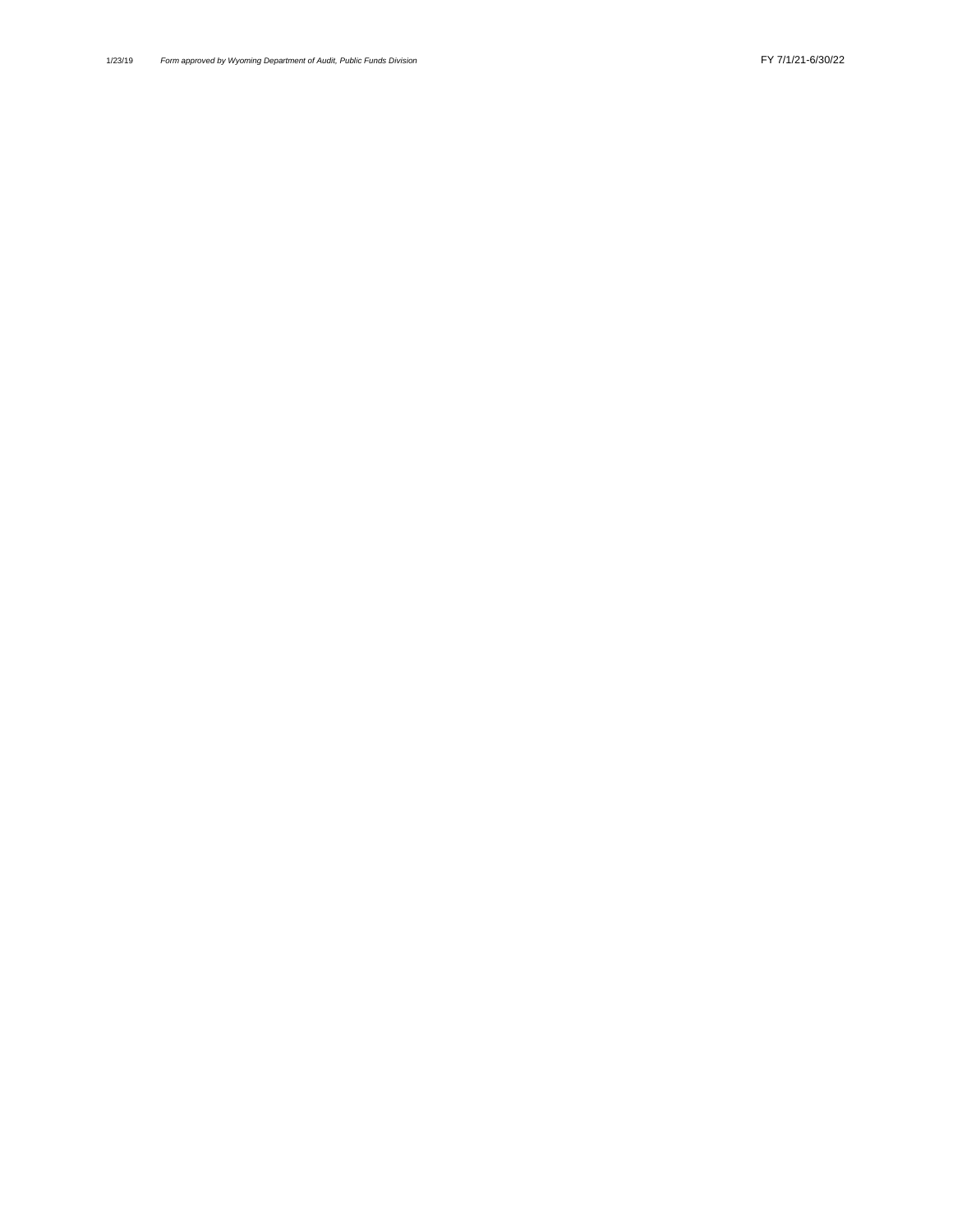Cheyenne/Laramie County EMS Joint Powers Board **NAME OF DISTRICT/BOARD**

**FYE** 6/30/2022

|           | PROPERTY TAXES AND ASSESSMENTS                 |                                 |                     |                        |                       |                       |                          |
|-----------|------------------------------------------------|---------------------------------|---------------------|------------------------|-----------------------|-----------------------|--------------------------|
|           |                                                | <b>DOA Chart</b><br>of Accounts | 2019-2020<br>Actual | 2020-2021<br>Estimated | 2021-2022<br>Proposed | <b>Final Approval</b> | Amended<br><b>Budget</b> |
| $R-1$     | <b>Property Taxes and Assessments Received</b> |                                 |                     |                        |                       |                       |                          |
| $R-1.1$   | Tax Levy (From the County Treasurer)           | 4001                            |                     |                        |                       |                       |                          |
| R-1.2     | Other County Support (see note on the right)   | 4005                            |                     |                        |                       |                       |                          |
|           | <b>FORECASTED REVENUE</b>                      |                                 |                     |                        |                       |                       |                          |
|           |                                                | <b>DOA Chart</b><br>of Accounts | 2019-2020<br>Actual | 2020-2021<br>Estimated | 2021-2022<br>Proposed | <b>Final Approval</b> | Amended<br><b>Budget</b> |
| $R-2$     | <b>Revenues from Other Governments</b>         |                                 |                     |                        |                       |                       |                          |
| $R - 2.1$ | State Aid                                      | 4211                            |                     |                        |                       |                       |                          |
| $R-2.2$   | Additional County Aid (non-treasurer)          | 4237                            |                     |                        |                       |                       |                          |
| $R-2.3$   | City (or Town) Aid                             | 4237                            |                     |                        |                       |                       |                          |
| $R - 2.4$ | Other (Specify)                                | 4237                            |                     |                        |                       |                       |                          |
| $R-2.5$   | <b>Total Government Support</b>                |                                 | \$0                 | \$0                    | \$0                   | \$0                   | \$C                      |
| $R-3$     | <b>Operating Revenues</b>                      |                                 |                     |                        |                       |                       |                          |
| $R - 3.1$ | <b>Customer Charges</b>                        | 4300                            |                     |                        |                       |                       |                          |
| $R - 3.2$ | Sales of Goods or Services                     | 4300                            |                     |                        |                       |                       |                          |
| $R - 3.3$ | <b>Other Assessments</b>                       | 4503                            |                     |                        |                       |                       |                          |
| $R - 3.4$ | <b>Total Operating Revenues</b>                |                                 | \$0                 | \$0                    | \$0                   | \$0                   | \$C                      |
| $R - 4$   | <b>Grants</b>                                  |                                 |                     |                        |                       |                       |                          |
| $R - 4.1$ | <b>Direct Federal Grants</b>                   | 4201                            |                     |                        |                       |                       |                          |
| $R - 4.2$ | Federal Grants thru State Agencies             | 4201                            |                     |                        |                       |                       |                          |
| $R-4.3$   | <b>Grants from State Agencies</b>              | 4211                            |                     |                        |                       |                       |                          |
| $R - 4.4$ | <b>Total Grants</b>                            |                                 | \$0                 | \$0                    | \$0                   | \$0                   | \$C                      |
| $R-5$     | <b>Miscellaneous Revenue</b>                   |                                 |                     |                        |                       |                       |                          |
| $R - 5.1$ | Interest                                       | 4501                            |                     | \$5                    | \$8                   | \$8                   | \$8                      |
| $R - 5.2$ | Other: Specify<br><b>AMR Contract Fees</b>     | 4500                            | \$372,992           | \$327,992              | \$327,992             | \$327,992             | \$327,992                |
| $R - 5.3$ | Other: Additional                              |                                 |                     |                        |                       |                       |                          |
|           | R-5.4 Total Miscellaneous                      |                                 | \$372,992           | \$327,997              | \$328,000             | \$328,000             | \$328,000                |
| $R - 5.5$ | <b>Total Forecasted Revenue</b>                |                                 | \$372,992           | \$327,997              | \$328,000             | \$328,000             | \$328,000                |
| $R-6$     | <b>Other Forecasted Revenue</b>                |                                 |                     |                        |                       |                       |                          |
| $R-6.1$   | a. Other past due as estimated by Co. Treas.   | 4004                            |                     |                        |                       |                       |                          |
| $R-6.2$   | b. Other forecasted revenue (specify):         |                                 |                     |                        |                       |                       |                          |
| $R-6.3$   |                                                | 4500                            |                     |                        |                       |                       |                          |

R-6.4 **4500**

R-6.5

R-6.6 **Total Other Forecasted Revenue (a+b)** \$0 \$0 \$0 \$0 \$0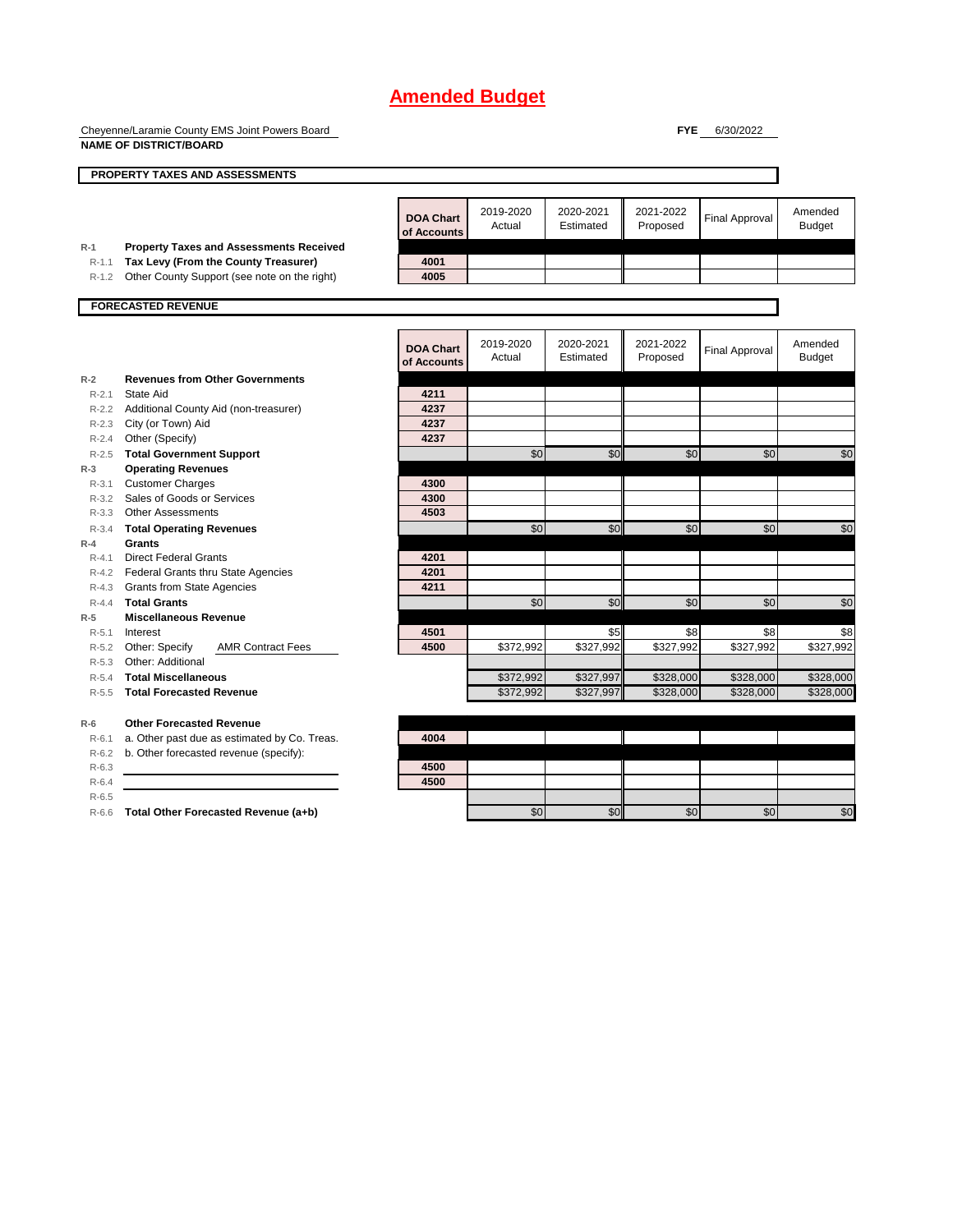### **CAPITAL OUTLAY BUDGET**

**E-1**

|         |                             | <b>DOA Chart</b><br>of Accounts | 2019-2020<br>Actual | 2020-2021<br>Estimated | 2021-2022<br>Proposed | <b>Final Approval</b> | Amended<br><b>Budget</b> |
|---------|-----------------------------|---------------------------------|---------------------|------------------------|-----------------------|-----------------------|--------------------------|
| $-1$    | <b>Capital Outlay</b>       |                                 |                     |                        |                       |                       |                          |
| $E-1.1$ | <b>Real Property</b>        | 6201                            |                     |                        |                       |                       |                          |
| $E-1.2$ | Vehicles                    | 6210                            |                     |                        |                       |                       |                          |
| $E-1.3$ | Office Equipment            | 6211                            |                     |                        |                       |                       |                          |
| $E-1.4$ | Other (Specify)             |                                 |                     |                        |                       |                       |                          |
| $E-1.5$ |                             | 6200                            |                     |                        |                       |                       |                          |
| $E-1.6$ |                             | 6200                            |                     |                        |                       |                       |                          |
| $E-1.7$ |                             |                                 |                     |                        |                       |                       |                          |
| $E-1.8$ | <b>TOTAL CAPITAL OUTLAY</b> |                                 | \$0                 | \$0                    | \$0                   | \$0                   | \$C                      |

#### **ADMINISTRATION BUDGET**

#### **E-2** E-2.1 Administrator E-2.2 **Secretary** E-2.3 **Clerical** E-2.4 Other (Specify) E-2.5 **7005** E-2.6 **7005** E-2.7 **E-3** E-3.2 Mileage E-3.3 Other (Specify) E-3.4 **7013** E-3.5 **7013** E-3.6 **E-4** E-4.1 **Legal** E-4.2 Accounting/Auditing E-4.3 Other (Specify) E-4.4 **7023** E-4.5 **7023 E-5 Other Administrative Expenses Personnel Services Board Expenses Contractual Services**

| $E - 5.1$ | <b>Office Supplies</b>          | 7031 |
|-----------|---------------------------------|------|
| $E - 5.2$ | Office equipment, rent & repair | 7032 |
| $E - 5.3$ | Education                       | 7033 |
| $E - 5.4$ | Registrations                   | 7034 |
| $E-5.5$   | Other (Specify)                 |      |
| $E - 5.6$ | Legal Advertising               | 7035 |
| $E - 5.7$ | <b>Bank Charges</b>             | 7035 |
| $E - 5.8$ |                                 |      |
| $E-6$     | <b>TOTAL ADMINISTRATION</b>     |      |

|                | ADMINISTRATION BUDGET                |                                 |                     |                        |                       |                |                          |
|----------------|--------------------------------------|---------------------------------|---------------------|------------------------|-----------------------|----------------|--------------------------|
|                |                                      | <b>DOA Chart</b><br>of Accounts | 2019-2020<br>Actual | 2020-2021<br>Estimated | 2021-2022<br>Proposed | Final Approval | Amended<br><b>Budget</b> |
| 2              | <b>Personnel Services</b>            |                                 |                     |                        |                       |                |                          |
| $E - 2.1$      | Administrator                        | 7002                            |                     |                        |                       |                |                          |
| $E - 2.2$      | Secretary                            | 7003                            |                     |                        |                       |                |                          |
| $E - 2.3$      | Clerical                             | 7004                            |                     |                        |                       |                |                          |
| $E - 2.4$      | Other (Specify)                      |                                 |                     |                        |                       |                |                          |
| $E-2.5$        |                                      | 7005                            |                     |                        |                       |                |                          |
| $E - 2.6$      |                                      | 7005                            |                     |                        |                       |                |                          |
| $E - 2.7$<br>3 | <b>Board Expenses</b>                |                                 |                     |                        |                       |                |                          |
| $E - 3.1$      | Travel                               | 7011                            | \$244               | \$0                    | \$1,000               | \$1,000        | \$1,000                  |
| $E - 3.2$      | Mileage                              | 7012                            |                     |                        |                       |                |                          |
| $E - 3.3$      | Other (Specify)                      |                                 |                     |                        |                       |                |                          |
| $E - 3.4$      |                                      | 7013                            |                     |                        |                       |                |                          |
| $E - 3.5$      |                                      | 7013                            |                     |                        |                       |                |                          |
| $E - 3.6$      |                                      |                                 |                     |                        |                       |                |                          |
| 4              | <b>Contractual Services</b>          |                                 |                     |                        |                       |                |                          |
| $E - 4.1$      | Legal                                | 7021                            |                     |                        |                       |                |                          |
| $E - 4.2$      | Accounting/Auditing                  | 7022                            | \$10                | \$11                   | \$30                  | \$30           | \$30                     |
| $E - 4.3$      | Other (Specify)                      |                                 |                     |                        |                       |                |                          |
| $E - 4.4$      |                                      | 7023                            |                     |                        |                       |                |                          |
| $E - 4.5$      |                                      | 7023                            |                     |                        |                       |                |                          |
| $E - 4.6$      | see additional details               |                                 | \$24,750            | \$25,550               |                       |                |                          |
| 5              | <b>Other Administrative Expenses</b> |                                 |                     |                        |                       |                |                          |
| $E - 5.1$      | <b>Office Supplies</b>               | 7031                            | \$0                 | \$481                  | \$500                 | \$500          | \$500                    |
| $E - 5.2$      | Office equipment, rent & repair      | 7032                            |                     |                        |                       |                |                          |
| $E - 5.3$      | Education                            | 7033                            |                     |                        |                       |                |                          |
| $E - 5.4$      | Registrations                        | 7034                            |                     |                        |                       |                |                          |
| $E - 5.5$      | Other (Specify)                      |                                 |                     |                        |                       |                |                          |
| $E - 5.6$      | Legal Advertising                    | 7035                            | \$199               | \$513                  | \$600                 | \$600          | \$600                    |
| $E - 5.7$      | <b>Bank Charges</b>                  | 7035                            | \$0                 | \$0                    | \$0                   |                |                          |
| $E - 5.8$<br>ŝ | <b>TOTAL ADMINISTRATION</b>          |                                 | \$25,203            | \$26,556               | \$2,130               | \$2,130        | \$2,130                  |
|                |                                      |                                 |                     |                        |                       |                |                          |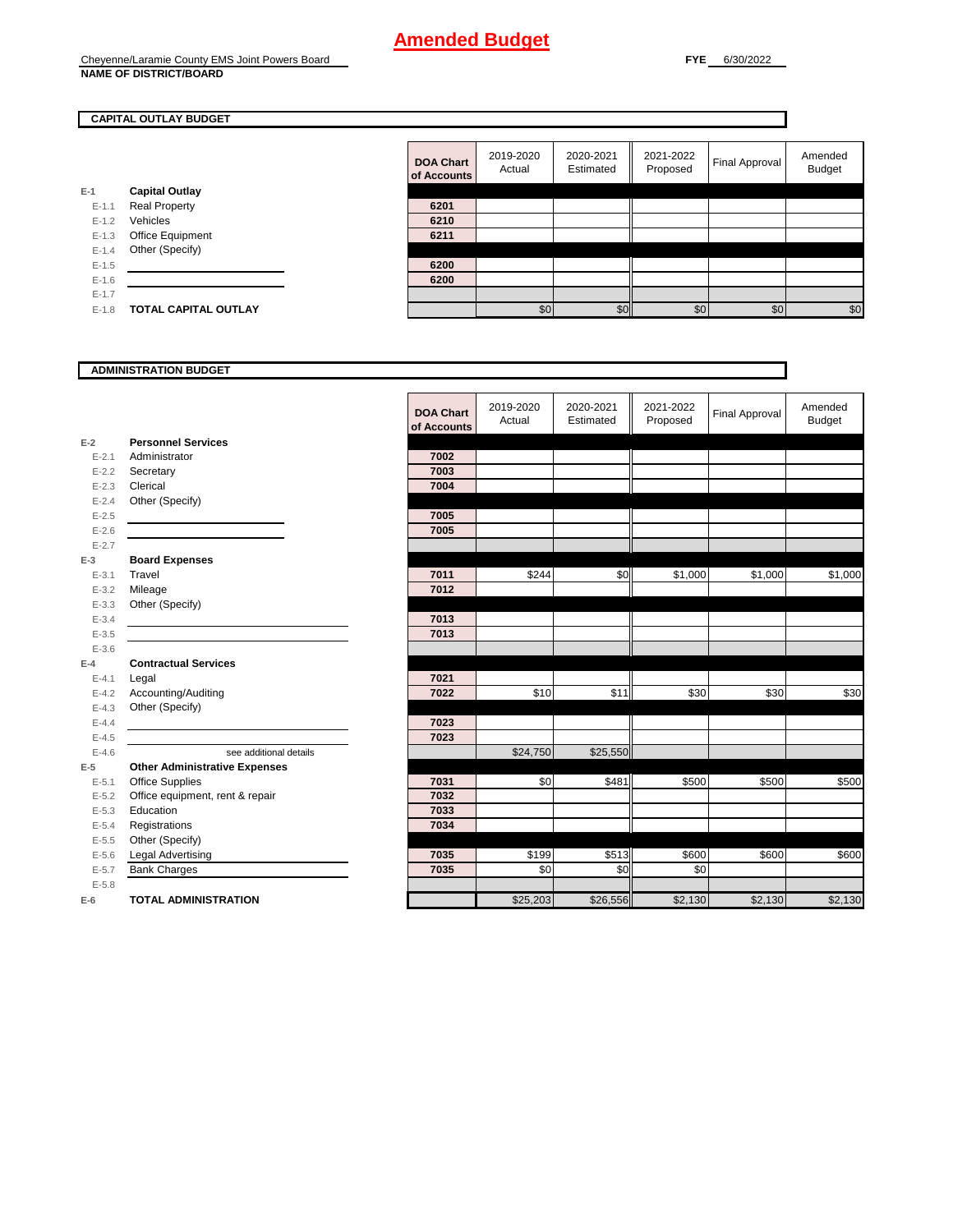**OPERATIONS BUDGET**

٦

|            |                                        | DOA Ch   |
|------------|----------------------------------------|----------|
|            |                                        | of Accou |
| $E-7$      | <b>Personnel Services</b>              |          |
| $E - 7.1$  | Wages--Operations                      | 7202     |
| $E - 7.2$  | <b>Service Contracts</b>               | 7203     |
| $E - 7.3$  | Other (Specify)                        |          |
| $E - 7.4$  |                                        | 7204     |
| $E - 7.5$  |                                        | 7204     |
| $E - 7.6$  |                                        |          |
| $E-8$      | Travel                                 |          |
| $E - 8.1$  | Mileage                                | 7211     |
| $E - 8.2$  | Other (Specify)                        |          |
| $E - 8.3$  |                                        | 7212     |
| $E - 8.4$  |                                        | 7212     |
| $E - 8.5$  |                                        |          |
| $E-9$      | <b>Operating supplies (List)</b>       |          |
| $E-9.1$    | Printing & Copying                     | 7220     |
| $E-9.2$    | <b>Meeting Expenses</b>                | 7220     |
| $E - 9.3$  | Postage                                | 7220     |
| $E - 9.4$  |                                        | 7220     |
| $E - 9.5$  |                                        |          |
| $E-10$     | <b>Program Services (List)</b>         |          |
| $E-10.1$   |                                        | 7230     |
| $E-10.2$   |                                        | 7230     |
| $E-10.3$   |                                        | 7230     |
| $E-10.4$   |                                        | 7230     |
| $E-10.5$   |                                        |          |
| $E-11$     | <b>Contractual Arrangements (List)</b> |          |
| $E-11.1$   | <b>Medical Directors</b>               | 7400     |
| $E-11.2$   | <b>Contract Admin</b>                  | 7400     |
| $E-11.3$   | <b>Dispatch Services</b>               | 7400     |
| $E - 11.4$ |                                        | 7400     |
| $E-11.5$   |                                        |          |
| $E-12$     | <b>Other operations (Specify)</b>      |          |
| $E-12.1$   | Training                               | 7450     |
| $E-12.2$   | <b>Professional Services</b>           | 7450     |
| $E-12.3$   |                                        | 7450     |
| $E-12.4$   |                                        | 7450     |
| $E-12.5$   |                                        |          |
| $E-13$     | <b>TOTAL OPERATIONS</b>                |          |

| $\overline{7}$ | <b>Personnel Services</b>              | <b>DOA Chart</b><br>of Accounts | 2019-2020 | 2020-2021 | 2021-2022 |                       | Amended       |
|----------------|----------------------------------------|---------------------------------|-----------|-----------|-----------|-----------------------|---------------|
|                |                                        |                                 | Actual    | Estimated | Proposed  | <b>Final Approval</b> | <b>Budget</b> |
|                |                                        |                                 |           |           |           |                       |               |
| $E - 7.1$      | Wages--Operations                      | 7202                            |           |           |           |                       |               |
| $E - 7.2$      | <b>Service Contracts</b>               | 7203                            |           |           |           |                       |               |
| $E - 7.3$      | Other (Specify)                        |                                 |           |           |           |                       |               |
| $E - 7.4$      |                                        | 7204                            |           |           |           |                       |               |
| $E - 7.5$      |                                        | 7204                            |           |           |           |                       |               |
| $E - 7.6$      |                                        |                                 |           |           |           |                       |               |
| 8              | <b>Travel</b>                          |                                 |           |           |           |                       |               |
| $E - 8.1$      | Mileage                                | 7211                            |           |           |           |                       |               |
| $E-8.2$        | Other (Specify)                        |                                 |           |           |           |                       |               |
| $E-8.3$        |                                        | 7212                            |           |           |           |                       |               |
| $E-8.4$        |                                        | 7212                            |           |           |           |                       |               |
| $E-8.5$        |                                        |                                 |           |           |           |                       |               |
| 9              | <b>Operating supplies (List)</b>       |                                 |           |           |           |                       |               |
| $E - 9.1$      | Printing & Copying                     | 7220                            | \$125     | \$0       | \$700     | \$700                 | \$700         |
| $E-9.2$        | <b>Meeting Expenses</b>                | 7220                            | \$484     | \$366     | \$1,000   | \$1,000               | \$1,000       |
| $E-9.3$        | Postage                                | 7220                            | \$24      | \$22      | \$30      | \$30                  | \$30          |
| $E - 9.4$      |                                        | 7220                            |           |           |           |                       |               |
| $E-9.5$        |                                        |                                 |           |           |           |                       |               |
| 10             | <b>Program Services (List)</b>         |                                 |           |           |           |                       |               |
| $E-10.1$       |                                        | 7230                            |           |           |           |                       |               |
| $E-10.2$       |                                        | 7230                            |           |           |           |                       |               |
| $E-10.3$       |                                        | 7230                            |           |           |           |                       |               |
| $E-10.4$       |                                        | 7230                            |           |           |           |                       |               |
| $E-10.5$       |                                        |                                 |           |           |           |                       |               |
| 11             | <b>Contractual Arrangements (List)</b> |                                 |           |           |           |                       |               |
| $E-11.1$       | <b>Medical Directors</b>               | 7400                            | \$70,000  | \$70,000  | \$70,000  | \$70,000              | \$70,000      |
| $E-11.2$       | <b>Contract Admin</b>                  | 7400                            | \$75,833  | \$64,167  | \$70,000  | \$70,000              | \$70,000      |
| $E-11.3$       | <b>Dispatch Services</b>               | 7400                            | \$168,000 | \$168,000 | \$168,000 | \$168,000             | \$168,000     |
| $E-11.4$       |                                        | 7400                            |           |           |           |                       |               |
| $E-11.5$       |                                        |                                 |           |           |           |                       |               |
| 12             | <b>Other operations (Specify)</b>      |                                 |           |           |           |                       |               |
| $E-12.1$       | Training                               | 7450                            | \$0       | \$0       | \$1,500   | \$1,500               | \$1,500       |
| $E-12.2$       | <b>Professional Services</b>           | 7450                            | \$0       | \$0       | \$500     | \$500                 | \$500         |
| $E-12.3$       |                                        | 7450                            |           |           |           |                       |               |
| $E-12.4$       |                                        | 7450                            |           |           |           |                       |               |
| $E-12.5$       |                                        |                                 |           |           |           |                       |               |
| 13             | <b>TOTAL OPERATIONS</b>                |                                 | \$314,466 | \$302,555 | \$311,730 | \$311,730             | \$311,730     |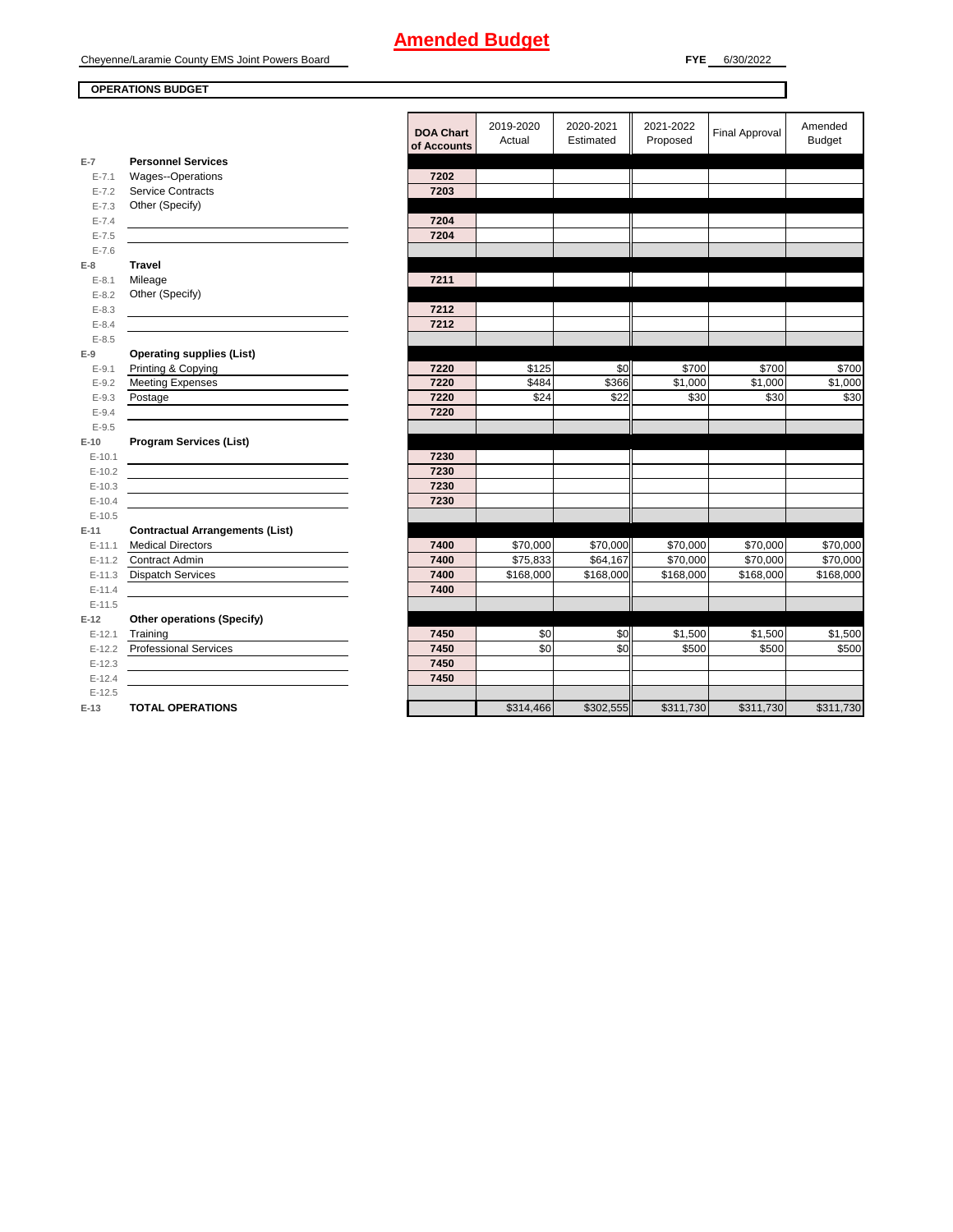Cheyenne/Laramie County EMS Joint Powers Board

**FYE** 6/30/2022

### **INDIRECT COSTS BUDGET**

|          |                              | of Accou |
|----------|------------------------------|----------|
| $E-14$   | <b>Insurance</b>             |          |
| E-14.1   | Liability                    | 7502     |
| $E-14.2$ | Buildings and vehicles       | 7503     |
| $E-14.3$ | Equipment                    | 7504     |
| $E-14.4$ | Other (Specify)              |          |
| $E-14.5$ |                              | 7505     |
| $E-14.6$ |                              | 7505     |
| $E-14.7$ |                              |          |
| $E-15$   | Indirect payroll costs:      |          |
| $E-15.1$ | FICA (Social Security) taxes | 7511     |
| $E-15.2$ | <b>Workers Compensation</b>  | 7512     |
| $E-15.3$ | <b>Unemployment Taxes</b>    | 7513     |
| $E-15.4$ | Retirement                   | 7514     |
| $E-15.5$ | <b>Health Insurance</b>      | 7515     |
| $E-15.6$ | Other (Specify)              |          |
| $E-15.7$ |                              | 7516     |
| $E-15.8$ |                              | 7516     |
| $E-15.9$ |                              |          |
|          |                              |          |

| <b>DOA Chart</b><br>of Accounts | 2019-2020<br>Actual | 2020-2021<br>Estimated | 2021-2022<br>Proposed | <b>Final Approval</b> | Amended<br><b>Budget</b> |
|---------------------------------|---------------------|------------------------|-----------------------|-----------------------|--------------------------|
|                                 |                     |                        |                       |                       |                          |
| 7502                            |                     |                        |                       |                       |                          |
| 7503                            |                     |                        |                       |                       |                          |
| 7504                            |                     |                        |                       |                       |                          |
|                                 |                     |                        |                       |                       |                          |
| 7505                            |                     |                        |                       |                       |                          |
| 7505                            |                     |                        |                       |                       |                          |
|                                 |                     |                        |                       |                       |                          |
|                                 |                     |                        |                       |                       |                          |
| 7511                            |                     |                        |                       |                       |                          |
| 7512                            |                     |                        |                       |                       |                          |
| 7513                            |                     |                        |                       |                       |                          |
| 7514                            |                     |                        |                       |                       |                          |
| 7515                            |                     |                        |                       |                       |                          |
|                                 |                     |                        |                       |                       |                          |
| 7516                            |                     |                        |                       |                       |                          |
| 7516                            |                     |                        |                       |                       |                          |
|                                 |                     |                        |                       |                       |                          |
|                                 |                     |                        |                       |                       |                          |
|                                 | \$0                 | \$0                    | $\frac{6}{3}$         | $\frac{6}{3}$         | \$0                      |

**DEBT SERVICE BUDGET**

**E-17 TOTAL INDIRECT COSTS** 

| <b>DOA Chart</b><br>of Accounts | 2019-2020<br>Actual | 2020-2021<br>Estimated | 2021-2022<br>Proposed | <b>Final Approval</b> | Amended<br><b>Budget</b> |
|---------------------------------|---------------------|------------------------|-----------------------|-----------------------|--------------------------|
|                                 |                     |                        |                       |                       |                          |
| 6401                            |                     |                        |                       |                       |                          |
| 6410                            |                     |                        |                       |                       |                          |
| 6420                            |                     |                        |                       |                       |                          |
|                                 |                     | \$በ                    | \$С                   | \$0                   | \$0                      |

**D-1 Debt Service**

D-1.1 Principal

D-1.2 **Interest** 

D-1.3 **Fees** 

**D-2 TOTAL DEBT SERVICE**